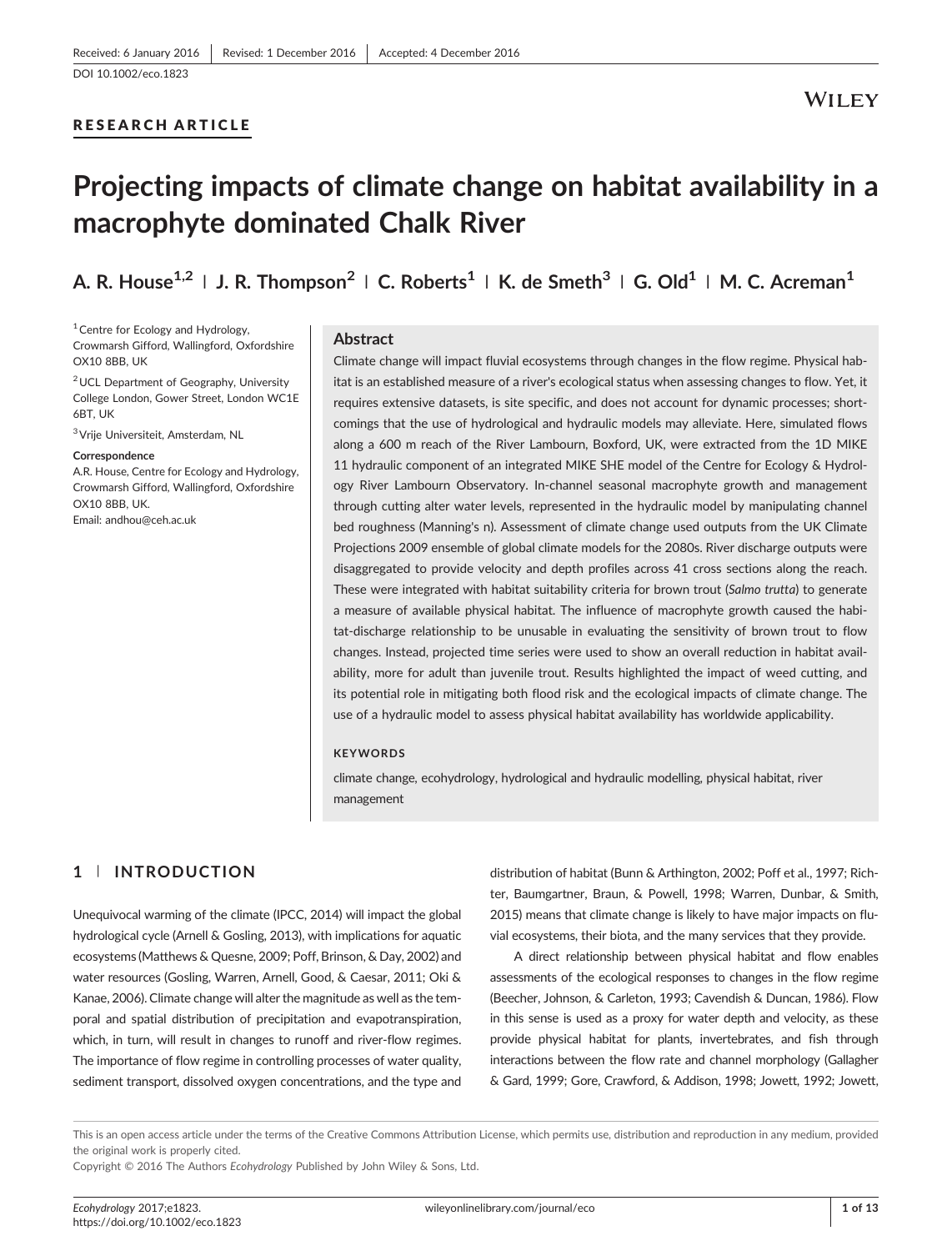# 2 of 13 A / I I I V

Richardson, & Bonnett, 2005). Hydraulic changes due to climate change may be linked to the depth and velocity requirements for different species and provide a measure of available physical habitat as a function of flow.

The physical habitat simulation (PHABSIM) system was the first modelling framework to quantify physical habitat for a specific discharge as a combined function of depth, velocity, and substrate or cover (Bovee, 1978; Bovee, 1982; Bovee, Lamb, Bartholow, Stalnaker, & Taylor, 1998). The method is well suited to scenario analysis; the slope of the physical habitat‐discharge relationship that is a key output of PHABSIM defines habitat sensitivity to change in flow. The steeper the curve the greater the sensitivity to flow. This approach is a legal requirement for many impact studies in the USA (Reiser, Wesche, & Estes, 1989) and has been standard use by the Environment Agency of England and Wales for determining sensitivity of rivers to abstraction, a requirement for catchment abstraction management strategies (Dunbar et al., 2002), and assessing ecological status for the European Water Framework Directive (Acreman et al., 2006). Despite criticisms of an insufficient link between habitat and biomass (Mathur, Bason, Purdy, & Silver, 1985; Orth & Maughan, 1986), models built on a similar concept have also been applied worldwide (Dunbar & Acreman, 2001), including RHYbasiM in New Zealand (Jowett, 1989), RSS in Norway (Killingtviet & Harby, 1994), EVHA in France (Ginot, 1995), HABIOSIM in Canada (Dunbar et al., 1997b), and CASiMIR in Germany (Eisner, Young, Schneider, & Kopecki, 2005; Jorde, 1996). However, in application, physical habitat modelling is site specific and resource intensive (Tharme, 2003). It requires extensive collection of field data at several different flows (Bovee, 1982) to obtain a physical habitat‐discharge relationship. Approaches based on defining habitat‐discharge relationships from fewer and/or simpler measurements of catchment, hydraulic or morphological characteristics (Booker & Acreman, 2007; Klaar et al., 2014; Lamouroux & Capra, 2002; Lamouroux & Jowett, 2005; Souchon & Capra, 2004), have had limited success and remain suited for broad‐ scale screening exercises only. Additionally, alterations to the river that affect the parameters of depth and velocity are not accounted for. These may include instream macrophyte growth, groundwater exchange, or morphological adjustment that are key features of many dynamic systems. Indeed, the influence of macrophytes on physical habitat was a key research priority of the UK PHABSIM user forum 20 years ago (Elliot & Dunbar, 1996), yet never actioned.

Hydrological impacts of climate change are commonly evaluated by using climatic projections, derived from forcing general circulation models with alternative emissions scenarios, to drive hydrological models. Examples of this approach cover hydrological systems at various scales from global assessments (Arnell, 2003; Arnell & Gosling, 2013; Gosling, Bretherton, Haines, & Arnell, 2010; Nohara, Kitoh, Hosaka, & Oki, 2006), through regional (Arnell, 1999) and national scales (Andréasson, Bergström, Carlsson, Graham, & Lindström, 2004), major river basins (Conway, 1996; Nijssen, O'Donnell, Hamlet, & Lettenmaier, 2001; Thompson, Green, Kingston, & Gosling, 2013), medium and small catchments (Chun, Wheater, & Onof, 2009; Thompson, 2012), down to individual sites within catchments (Thompson, Gavin, Refsgaard, Sorenson, & Gowing, 2009). The hydraulic components so often a feature of such models have the potential to be applied to assess the impacts on physical habitat assessment using standard outputs of flow, depth, and velocity. These can enable the calculation of velocity and depth profiles at each time step, and thus represent the flow characteristic throughout an extended simulated period, rather than the few isolated measurements afforded by field surveys. A physical habitatdischarge relationship may thus be produced that is more representative of the range of flows and can incorporate dynamic processes modelled within a river, such as macrophyte growth. This use of hydraulic models in assessing physical habitat availability demands fewer resources, especially within the field, and may be readily applied to rivers through a range of scales and conditions. The idea of using existing hydraulic models for physical habitat assessment has existed for 20 years (Dunbar, 1997a), yet, to our knowledge, never been operationalised. There is a worldwide need to develop approaches for evaluating the impacts of environmental alterations, such as climate change, on fluvial ecosystems.

The aim of this study is to assess the effects of climate change on physical habitat for brown trout (Salmo trutta) in a reach of a lowland chalk river. The objectives are to (a) project changes in the inputs to a distributed hydrological or hydraulic model of the river under scenarios of different climate sensitivities to incorporate the uncertainty associated with climate change, (b) use the hydraulic model component to assess how climate change scenarios affect the hydraulic characteristics of the river, and (c) compare simulated hydraulic characteristics under each climate change scenario to the physical habitat requirements of brown trout. In this way, the study provides an assessment of potential ecohydrological impacts of climate change on the river and the subsequent management implications of these impacts.

### 2 | STUDY AREA

The Centre for Ecology & Hydrology (CEH) River Lambourn Observatory is located in Berkshire, UK (51.445° N, 1.384° W). The site contains a 600 m stretch of the River Lambourn bordered to the west by c. 10 ha of riparian wetland (Figure 1). The catchment area of the Lambourn at the CEH Observatory is approximately  $162 \mathrm{~km}^2$ . The river drains the Chalk of the Berkshire Downs and is characterised by a large baseflow component. At Shaw, the nearest gauging station 5 km downstream of the observatory, the baseflow index and mean discharge of the Lambourn are 0.96 and 1.73  $m^3$  s<sup>-1</sup>, respectively (Marsh & Hannaford, 2008).

The River Lambourn and its associated riparian wetland owe their designation as a site of special scientific interest and special area of conservation to the presence of brook lamprey (Lampetra planeri), bullhead (Cottus gobio) and Desmoulin's whorl snail (Vertigo moulinsiana). The river also holds a designation under the EU habitat directive for water courses of plain to montane levels with Ranunculion fluitantis and Callitricho‐Batrachion vegetation.

In addition to brook lamprey and bullhead, there are four species of fish present at the site: brown trout (S. trutta), grayling (Thymallus thymallus), 10‐spinned stickleback (Pungitius pungitius), and 3‐spinned stickleback (Gasterosteus acluleatus). The macrophyte community is dominated by water crowfoot (Ranunculus spp. pseudofluitans mixed with smaller quantities of Ranunculus penicillatus spp. pseudofluitans × Ranunculus peltatus hybrid). Frequent assemblages of water starwort (Callitriche spp.), water parsnip (Berula erecta), and watercress (Rorippa nasturtium-aquaticum) also occur. Periodic cutting of instream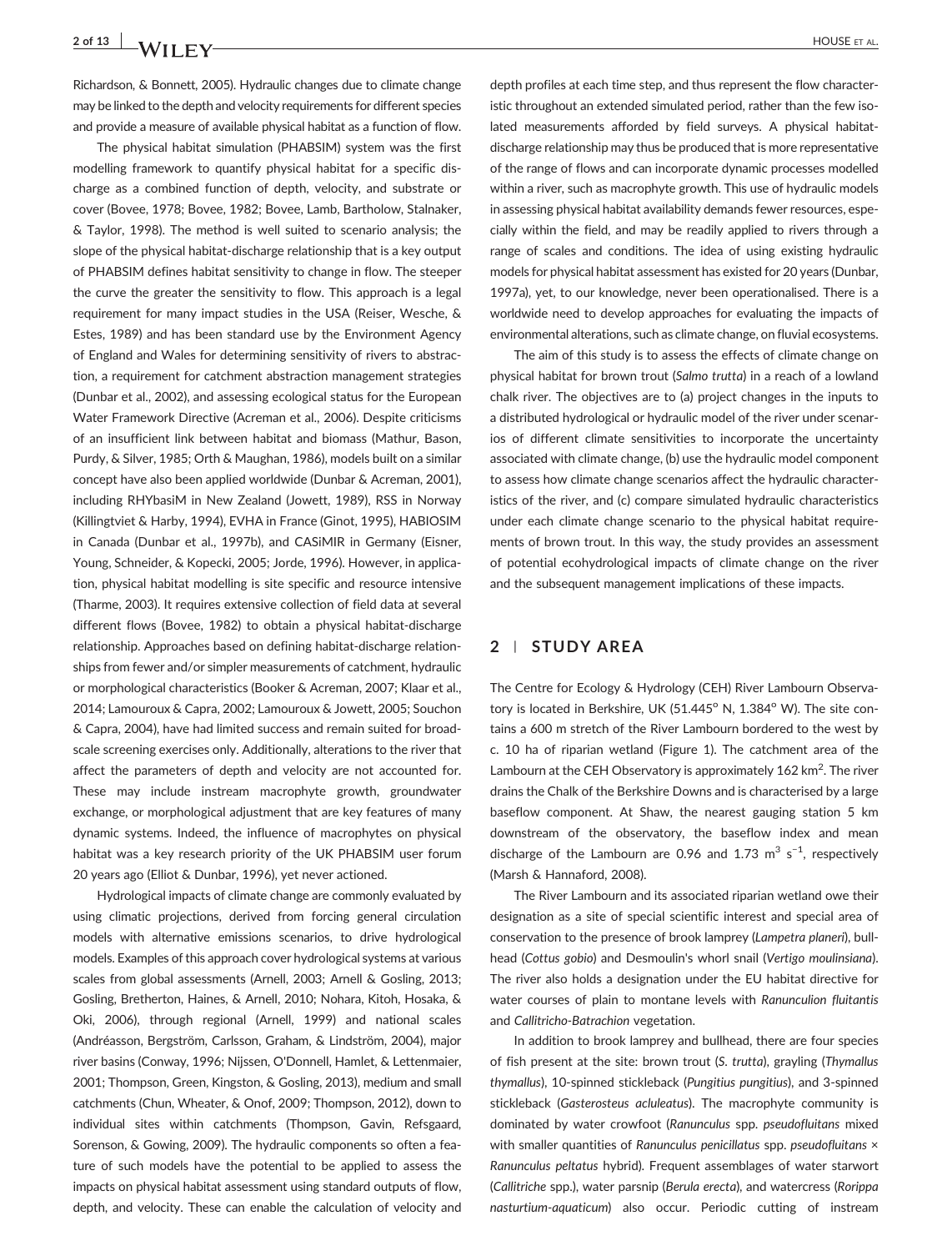

FIGURE 1 The Centre for Ecology & Hydrology River Lambourn observatory, showing the locations of cross sections for the MIKE 11 model and physical habitat assessment, instrumentation network, and MIKE SHE model domain

macrophyte growth is carried out to maintain flood conveyance, lower water levels, and maintain viable fisheries (Old et al., 2014).

Comprehensive hydrological monitoring at the CEH observatory includes observations of wetland groundwater levels from an array of piezometers, described in House, Thompson, Sorensen, Roberts, and Acreman (2015b). Meteorological observations are logged at an automatic weather station installed in the wetland. Observations from seven stage boards are located along the River Lambourn (L1–L7) and three in the Westbrook (W1–W3; Figure 1) are available at an approximately monthly interval. River Lambourn stage is also recorded every 15 min at a stilling well at L2 using a Druck PDCR 1830®. Monthly measurements of discharge are taken at L1 using a Valeport® electromagnetic flow meter.

# 3 | METHODOLOGY

## 3.1 | Simulation of baseline conditions

A fully integrated hydrological model of the observatory was developed using the MIKE SHE and MIKE 11 modelling system. The MIKE SHE modelling system simulates the land‐based phase of the hydrological cycle (Graham & Butts, 2005), while MIKE 11 provides the one‐dimensional (1D) channel component. A detailed description of the full CEH Lambourn Observatory MIKE SHE or MIKE 11 model is provided by House et al. (2015b), whilst this study focusses on the results from the MIKE 11 model.

Channel flow in MIKE 11 is described with the fully dynamic wave formulation of the St. Venant equations, dynamically coupled to MIKE SHE through segmentation of the river into links between adjacent grid squares. Exchanges between MIKE SHE and MIKE 11 occur as bi-directional river-aquifer exchange, overland flow, and flooding. The MIKE SHE model domain was resolved at a grid size of  $5 \times 5$  m, producing 4,261 computational cells. The computational time for each model run was approximately 30 min.

The river network was digitised in MIKE 11 from Ordnance Survey MasterMap 1:1250 raster data. Channel cross‐section profiles applied to the network were based on differential GPS (dGPS) surveys conducted at 42 locations along the River Lambourn and 44 along the Westbrook. Bank elevations were extracted from the  $5 \times 5$  m MIKE SHE topographic grid, based on a dGPS ground survey in combination with LiDAR.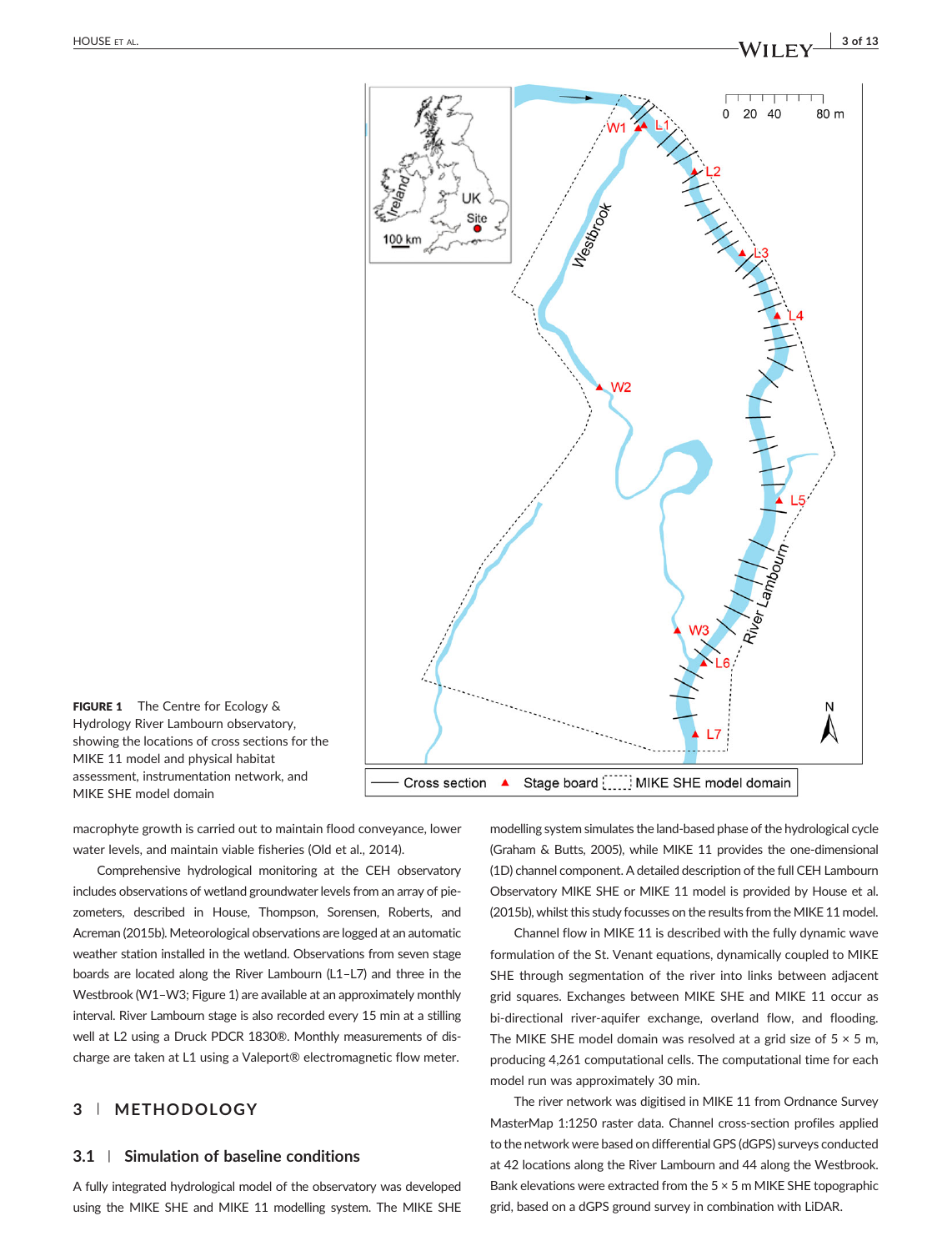Inflows for the upstream channel boundary were specified as a mean 15 min discharge (Figure 2). These were derived from a relationship between the monthly measurements of discharge at L1 (the most upstream stage board; Figure 1) and corresponding flow at the downstream Shaw gauging station. The downstream boundary was set to follow monthly stage observations at L7.

MIKE 11 does not contain a method to explicitly represent volumetric and temporal changes in instream vegetation. To account for macrophyte growth and its removal by cutting within the Lambourn, we adjusted the hydraulic resistance, fundamental to the depth‐discharge relationship, as a proxy. Hydraulic resistance was expressed as a 15 min time series of Manning's n coefficients (Figure 2). Values were derived from measurements of cross-section geometry and stage at L1 (Figure 1), energy slope between stage boards at L1 and L2, and the derived 15 min discharge at L1. The time series was applied to the entire reach as a multiplication factor to a fixed channel roughness, with the assumption that variations in macrophyte growth were uniform along the reach. Manning's n values fluctuate between 0.045 and 0.353 in response to the growing season (Figure 2). Increases in discharge from storm events generally correspond to decreases in Manning's n. This is assumed to be due to the flattening or removal of vegetation by the high flows. However, weed cuts within the channel undertaken on 1/5/2013, 16/7/2013, 21/5/2014, and 23/7/2014 caused rapid drops in Manning's n with no equivalent change in discharge.

Calibration of the coupled MIKE SHE and MIKE 11 model was based on groundwater head data from a network of peat and gravel piezometers in the wetland plus comparison between simulated and observed channel stage from 15 min continuous records at L2 and the monthly stage board readings at L1, L3–L7, and W1–W3 (Figure 1). The periods 1/2/2013–1/12/2013 and 1/12/2013–1/10/2014 were

used for split sample calibration and validation, respectively. Model performance was based on the Pearson correlation coefficient (R), the Nash‐Sutcliffe coefficient (R2, Nash & Sutcliffe, 1970), and the root mean square error of the deviation between observed and simulated groundwater and channel water levels. Performance was classed as "very good" or "excellent" in most cases (Figure S1 and Table S1).

## 3.2 | Simulation of climate change

This current study employs the same climate change scenarios as House, Thompson, and Acreman (2016). Climate change scenarios were derived for the 2080s using datasets from the Future Flows and Groundwater Levels project (Jackson, Meister, & Prudhomme, 2011; Prudhomme et al., 2012). These include 11‐member ensembles of 1 km gridded time series projections (1950–2098) of precipitation, PET (Potential Evapotranspiration), and groundwater levels for Great Britain based on the UKCP09 Hadley Centre's Regional Climate Model HadRM3 run under the medium emissions (SRES A1B) scenario (Murphy et al., 2009). Parameter uncertainty is represented through model variants with different climate sensitivity, which are summarised in Table 1 along with the scenario run id plus the RCM run id and descriptive id used by the Met Office Hadley Centre.

Model inputs of precipitation, PET, groundwater elevation, and river discharge were perturbed for each climate change scenario using a delta factor approach (Thompson, 2012; Wilby & Harris, 2006). Monthly percentage differences between the ensemble reference period (1961–1990) and the future period (2071–2098) were applied to baseline values over the full simulation period 1/2/2013–1/10/ 2014. Monthly delta factors for precipitation (%), PET (%), and groundwater level (m) were extracted from the relevant 1 km grid square of the



FIGURE 2 Calculated Manning's n roughness coefficient and discharge inputs for the MIKE 11 hydraulic model for the river Lambourn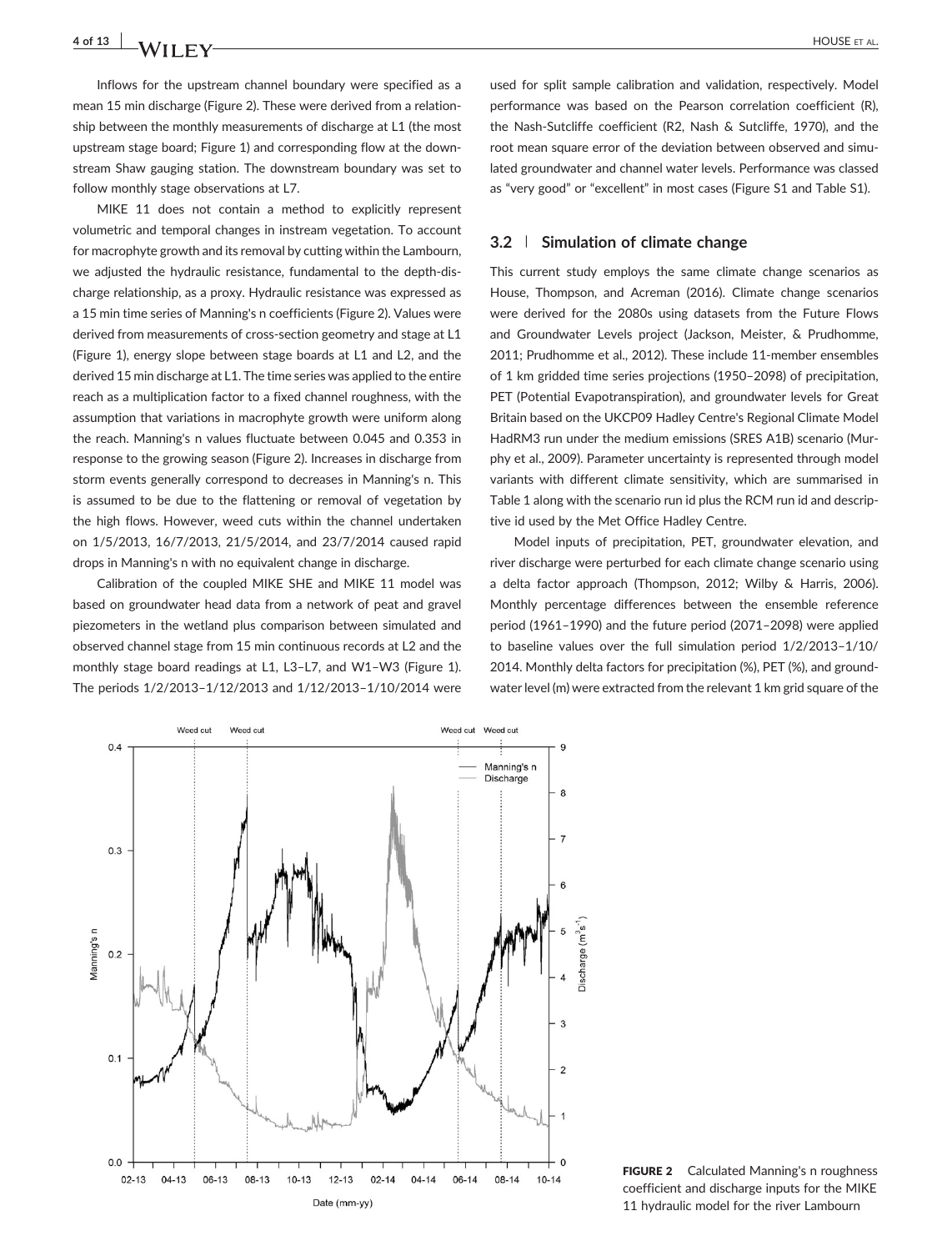TABLE 1 Climate sensitivities, run ID, and model variant name for the HadRM3‐PPE ensemble of climate projections (after HCCPR, 2008)

| Run ID       | <b>Climate sensitivity</b> | <b>RCM</b> run ID | <b>RCM</b> name |  |
|--------------|----------------------------|-------------------|-----------------|--|
| А            | 3.53485                    | Afgcx             | HadRM3O0        |  |
| B            | 2.58475                    | Afixa             | HadRM3Q3        |  |
| C            | 2.81543                    | Afixc             | HadRM3O4        |  |
| D            | 3.43839                    | Afixh             | HadRM3Q6        |  |
| F            | 4.39594                    | Afixi             | HadRM3O9        |  |
| F            | 3.89523                    | Afixi             | HadRM3Q8        |  |
| G            | 4.44284                    | Afixk             | HadRM3Ok        |  |
| H            | 4.88248                    | Afixl             | HadRM3O14       |  |
|              | 4.54486                    | Afixm             | HadRM3O11       |  |
| $\mathbf{I}$ | 4.79648                    | Afixo             | HadRM3Q13       |  |
| К            | 7.11014                    | Afixg             | HadRM3O16       |  |

future flows dataset. Climate change delta factors for discharge were not available from future flows and were instead obtained through development of a lumped rainfall‐runoff model of the Lambourn catchment at Shaw using MIKE NAM (DHI, 2009). Following model calibration, climate change delta factors for discharge were derived by running the NAM model with catchment averaged precipitation and PET under each of the 11 HadRM3 ensemble members. These factors, expressed as a percentage, were subsequently applied to the original stream inflows used within the MIKE SHE model.

#### 3.3 | Physical habitat modelling

To assess physical habitat, we converted depth and velocity characteristics of the River Lambourn to habitat availability metrics using habitat suitability indices (HSI) following the PHABSIM methodology (Bovee, 1982; Waddle, 2001). HSI for juvenile (0–7 cm) and adult (8–20 cm) brown trout (S. trutta) based on velocity and water depth were taken from Dunbar et al. (2001; Figure 3). Bed substrate was not included as a parameter as the river has a uniform gravel bed. The River Lambourn channel morphology was derived from a total of 41 cross sections with an average spacing of 14.9 m, providing a total bed area 6735.1  $m^2$  and reach length 609 m (Figure 1). The distances between

cross sections provided the longitudinal lengths for a multi‐dimensional matrix of cells with different bed areas and volumes, and, thus, hydraulic parameters. Transverse lengths were derived from changes in bed elevation from cross-section points, resulting in 641 computational cells. Water depths for each cell were calculated from hydraulic model outputs of channel stage. The 1D velocity outputs were disaggregated to each cell by the ratio of cell flow area to total flow area for the cross section. Depth and velocity for each cell were evaluated against the HSI and combined over the full range of discharges for the baseline, individual scenarios, and scenario mean. These were totalled for the reach to produce available physical habitat, expressed as weighted usable area (WUA) in  $m^2$  1000  $m^{-1}$  of river (Equation 1), as a function of discharge for the baseline:

$$
WUA = \frac{\sum_{i=1}^{n} a_i v_i d_i}{l}, \qquad (1)
$$

where  $a_i$  is the surface area of cell i,  $v_i$  is the suitability associated with velocity for cell i,  $d_i$  is the suitability associated with depth in cell i, and I is the reach length in 1000 m (0.609). The slope of the output curve describes the physical habitat sensitivity to flow. WUA was also expressed as a time series for the baseline, individual scenarios, and the scenario mean.

To validate the model against observations, we took hydraulic measurements from a field survey conducted between March and June 2015. Three distinct periods were identified to coincide with particular flow and vegetation conditions: (a) winter high flows outside of the growing season, with minimal vegetation (10/3/2015–31/3/2015), (b) summer low flows before the weed cut with abundant vegetation (7/5/2015–12/5/2015), and (c) summer low flows after the weed cut with reduced vegetation (29/5/2015–8/6/2015). The weed cut took place on 13/5/2015. Velocity profiles and stage measurements were taken at each period for a total of 14 cross sections (Figure S2). Velocity was measured using a Valeport Ltd. Model 802 electromagnetic flow meter. The study reach comprised a total bed area 4956.4 m<sup>2</sup> and length 488.3 m, reducing to 4514.1 m<sup>2</sup> and 442.6 m in period 2 because of high waters restricting accessibility. The same HSI for juvenile trout as that used in the modelling study was applied



FIGURE 3 Habitat suitability indices for brown trout (Salmo trutta; after Dunbar et al., 2001)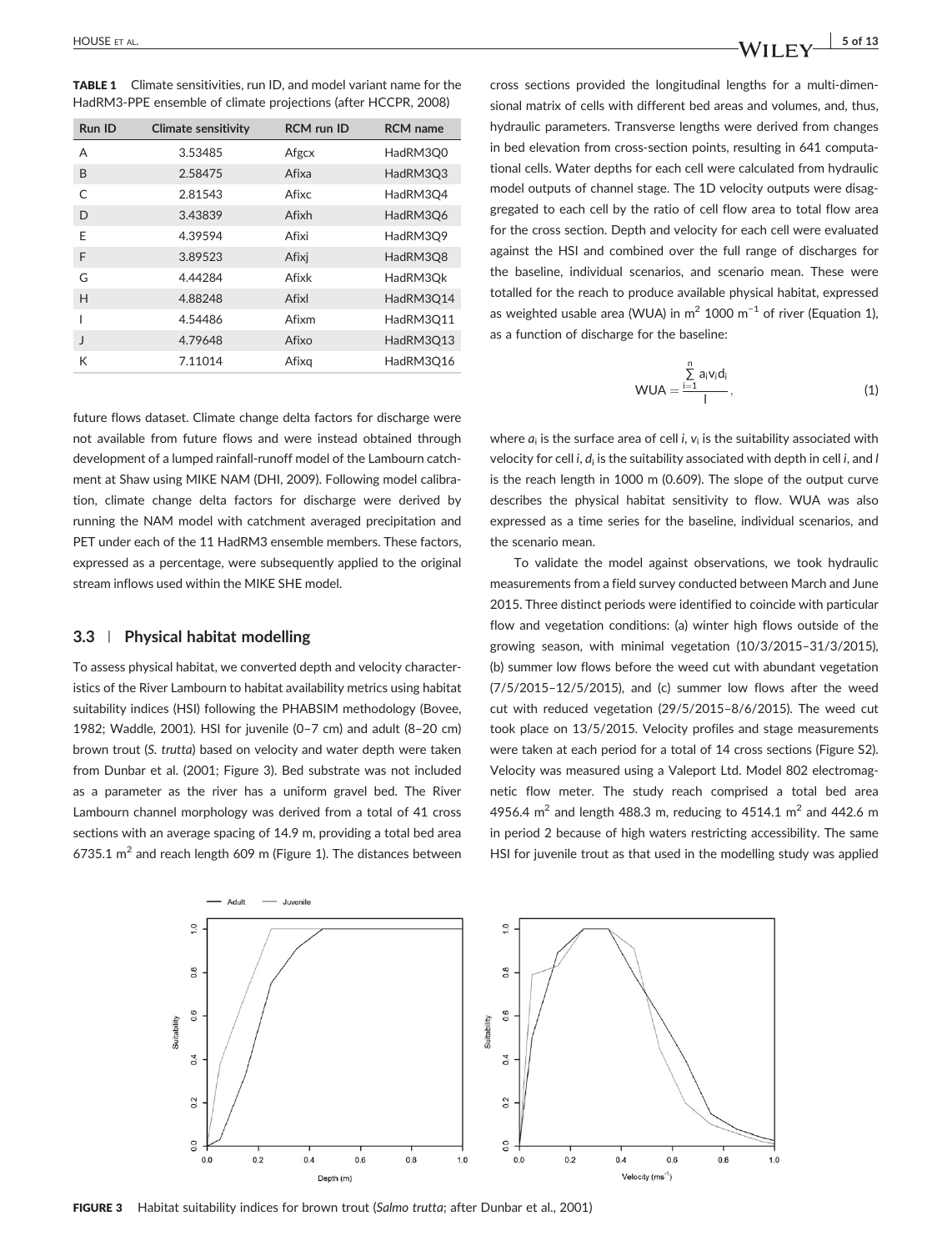TABLE 2 Flow duration summary for the river Lambourn baseline simulated period (1/2/2013–1/10/2014)

| <b>Percentile</b>     | Discharge ( $m^3$ s <sup>-1</sup> ) |
|-----------------------|-------------------------------------|
| Q <sub>2</sub>        | 6.81                                |
| $Q_5$                 | 5.96                                |
| $Q_{10}$              | 4.15                                |
| $Q_{25}$              | 3.39                                |
| $Q_{50}$              | 1.69                                |
| $Q_{75}$              | 0.95                                |
| $Q_{90}$              | 0.79                                |
| $Q_{95}$              | 0.75                                |
| $Q_{98}$              | 0.72                                |
| $Q_{mean} = Q_{40.5}$ | 2.29                                |

to derive total WUA for the measured discharge. Results were standardised to percentage area cover for comparison with results from the 1D model based upon similar discharge and conditions.

## 4 | RESULTS

# 4.1 | Baseline flow and physical habitat characteristics

The low gradient flow duration curve and percentage exceedance flows indicate a non-flashy regime (Table 2 and Figure 4a). Mean

discharge for the baseline simulation period was 2.29  $m^3$  s<sup>-1</sup> corresponding to 39.9% exceedance, whilst the magnitude of the flow exceeded 50% of the time was 1.69  $\text{m}^3$  s<sup>-1</sup>. The influence of the regime on stage, velocity, and, thus, available physical habitat is unclear, as there is no well-defined curvilinear relationship (Figure 4b‐d), although the relationship between velocity and discharge does show a clear positive trend. The distribution of available physical habitat against discharge bears greater similarity to stage than velocity, although it is not a precise match. Overall, several values of stage, velocity, and physical habitat exist for distinct discharges. This is most apparent below the 10% exceedance flow of 4.15  $m^3$  s<sup>-1</sup>, above which the flow duration curve steepens noticeably, and the point distributions for physical habitat, stage, and velocity against discharge converge to closer relationships.

The amount of available habitat appears greater for juvenile than adult brown trout at flows below  $3.5 \text{ m}^3 \text{ s}^{-1}$ . More habitats are available for adult trout when flows are between 3.5 and 5.0  $\text{m}^3$  s<sup>-1</sup>, whilst at discharges above 5.0  $m^3$  s<sup>-1</sup> habitat availability for juveniles and adults is similar (Figure 4d). Adult trout exhibits a greater range of habitat availability than juvenile trout from the WUA for the flows simulated. There is a greater difference between the minima than maxima for each life stage. Availability of baseline physical habitat varies considerably over the simulation period (Figure 5). Conspicuous peaks on and around 28/4/2013, 22/6/2013, 20/5/2014, and 20/7/2014 occur shortly before dramatic reductions caused by the weed cuts. The largest of these sudden drops on 1/5/2013 represents a decrease in available habitat by 1690 m<sup>2</sup> 1000 m<sup>-1</sup> (15.3%) for adult and 1790 m<sup>2</sup>



FIGURE 4 Simulated relationships between (a) flow and physical habitat availability, (b) flow and percentage exceedance, (c) flow and stage, and (d) flow and velocity for the river Lambourn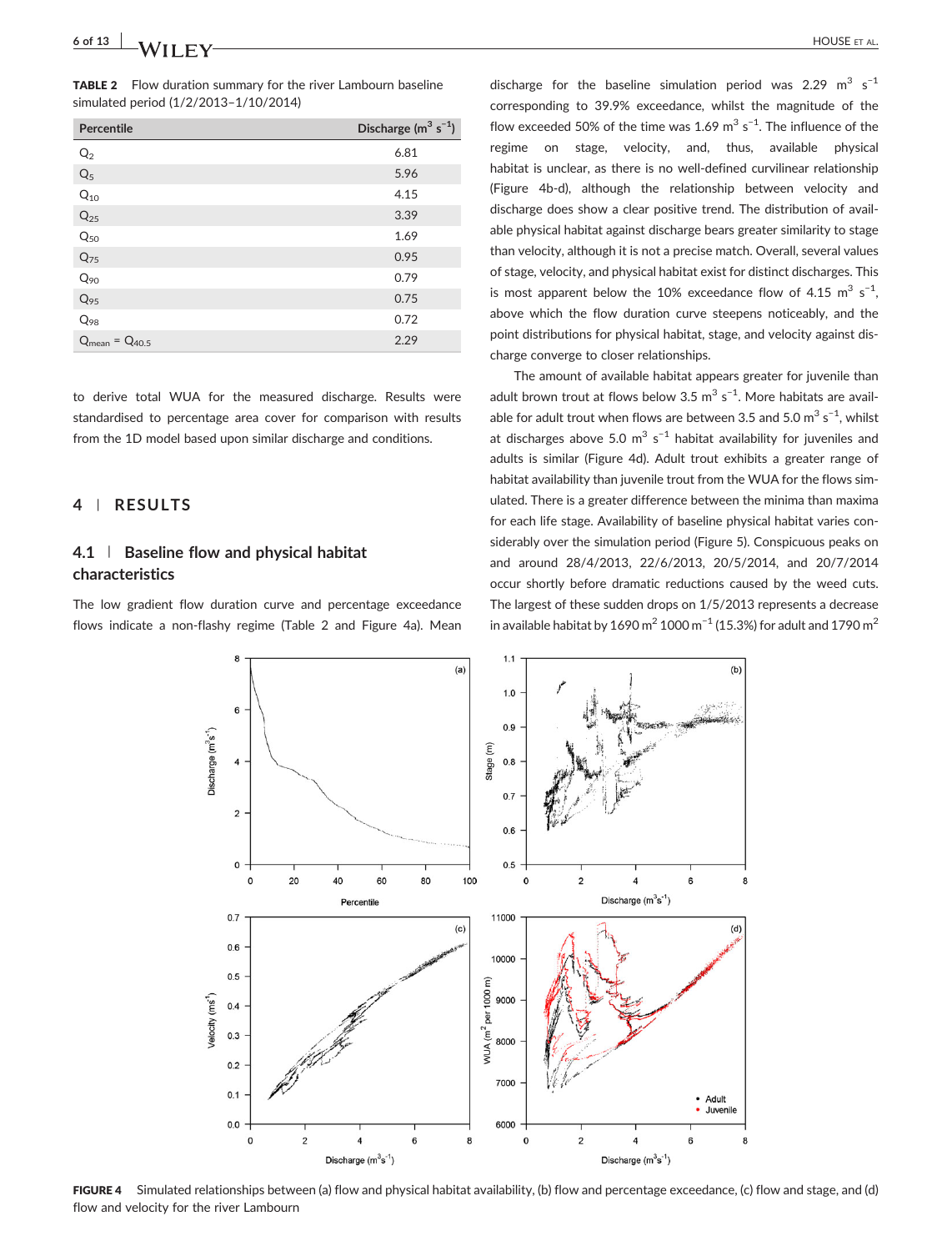

FIGURE 5 Simulated baseline physical habitat availability for adult (8–20 cm) and juvenile (0–7 cm) brown trout (Salmo trutta) and validation values from field survey periods for the river Lambourn: (1) winter high flows outside of the growing season, with minimal vegetation (10/3/2015–31/3/2015), (2) summer low flows pre‐weed cut with abundant vegetation (7/5/2015–12/5/2015), and (3) summer low flows post‐weed cut with reduced vegetation (29/5/2015–8/6/2015)

1000 m−<sup>1</sup> (16.2%) for juvenile trout. A prolonged period of declining habitat extends from the weed cut on 22/6/2013 to 23/12/2013 and is associated with persistent low flows and relatively high Manning's n (Figure 2). This precedes the largest sustained increase in habitat, which culminates in the peak on 15/2/2014, and corresponds to a period of high flow. Values of habitat availability and discharge during and immediately after this high flow period display much higher daily variability compared to any other time. Elevated available habitat match periods of high stage (see Figure A1).

Habitat availability for adult trout generally falls below that for juveniles. This difference is as much as 1148.5 m<sup>2</sup> 1000 m<sup>-1</sup> (10.4%, 11/10/2013) during periods of low flow (e.g., July 2013 to February 2014 and August 2014 to October 2014). Contrasting periods of high flow display greater similarity in habitat availability of juvenile and adult trout, and they are equivalent through April 2013 and January to March 2014. Available physical habitat is greater for adult trout in two periods, February 2013 to April 2013 and March 2014, although the differences are relatively small.

Comparison of values of WUA for juvenile trout from the field survey (Table 3) and modelled values indicates good agreement. For period 1, outside of the growing season and with a discharge of 1.77  $m^3$  s<sup>-1</sup>, the surveyed WUA was 69.2% of the area while the

corresponding modelled WUA was 68.0% (1/1/2014). Period 2 (discharge of 1.26 m<sup>3</sup> s<sup>-1</sup> prior to a weed cut in the growing season), resulted in 81.1% of the area available as habitat for juvenile trout compared to 86.9% modelled (8/7/2014). Period 3 (discharge of 1.34  $m^3$  s<sup>-1</sup> after a weed cut), resulted in 78.9% available habitat from the field survey and 82.4% from the model (2/8/2013). The model tends to over predict available habitat for similar discharges within the growing season, and to under predict the value outside of the growing season. However, differences, between 1.2% and 5.8%, are very small.

# 4.2 | Climate change impacts on hydraulic characteristics

As reported in House et al. (2016), monthly delta factors for the scenario mean indicate a decrease in discharge from baseline values throughout the year (Figure 6a). Declines are largest in October and lowest in March. Only four individual scenarios project increased discharge at any time of the year, while the remaining eight show declines in discharge throughout the year. Application of change factors to the baseline discharge data results in a decrease in mean discharge for all but two of the scenarios (C and D; Figure 6b). For the scenario mean, the mean discharge declines by 0.19  $\text{m}^3$  s<sup>-1</sup> (Table 4).

A general reduction in both stage and velocity is indicated by climate change projections, which is more apparent during periods of low flow in July 2013–December 2013 and August 2014–October 2014 (Figures S3 and S4). Scenario mean projections show that the largest decreases are in December 2013. Stage drops to near zero at L1, L3, L4, and W3 in December 2013, while at no point does the scenario mean show increases in velocity. At high flow periods, values for both stage and velocity correspond very more closely to baseline values, particularly in March 2013. Inter-scenario variations in stage are more pronounced than for velocity.

For the 11 scenarios, changes in mean simulated stage appear similar at all locations, with the exception of W2 (Figure S3). Averaged changes in simulated stage show that the Westbrook have a slightly exaggerated response compared to the Lambourn (Table 4), although this is likely due to the influence of the results for W2. At W2, stages generally fall below baseline levels, except during periods of high flow, while the December minimum is not as apparent as it is at other locations.

Velocities in all scenarios for the simulation period rarely exceed 1 ms−<sup>1</sup> . Locations with relatively high initial velocity (L1, L3, L4, L5, and L6) show greater variation in velocity through the simulation period than those with lower initial velocity (L2, L7, W1, W2, and W3). This is especially apparent when comparing the rapid changes in velocity at times of weed cuts, which range from a  $0.182 \text{ ms}^{-1}$ rise under baseline conditions on 1/5/2013 at L5 to almost no

TABLE 3 Validation conditions and physical habitat availability from the river Lambourn field survey (March–June 2015)

| Period | Dates               | <b>Growing</b><br>season | Pre/post<br>weed cut | <b>Discharge</b><br>$(m^3 s^{-1})$ | <b>WUA</b><br>$(m^2$ per 1000 m) | Bed area<br>(m <sup>2</sup> ) | Percentage<br>cover (%) |
|--------|---------------------|--------------------------|----------------------|------------------------------------|----------------------------------|-------------------------------|-------------------------|
|        | 10/3/2015-31/3/2015 | N                        | N/A                  | 1.77                               | 7020.1                           | 4956.4                        | 69.2                    |
|        | 7/5/2015-12/5/2015  |                          | Pre                  | 1.26                               | 8273.7                           | 4514.1                        | 81.1                    |
|        | 29/5/2015-8/6/2015  |                          | Post                 | 1.34                               | 8005.8                           | 4956.4                        | 79.1                    |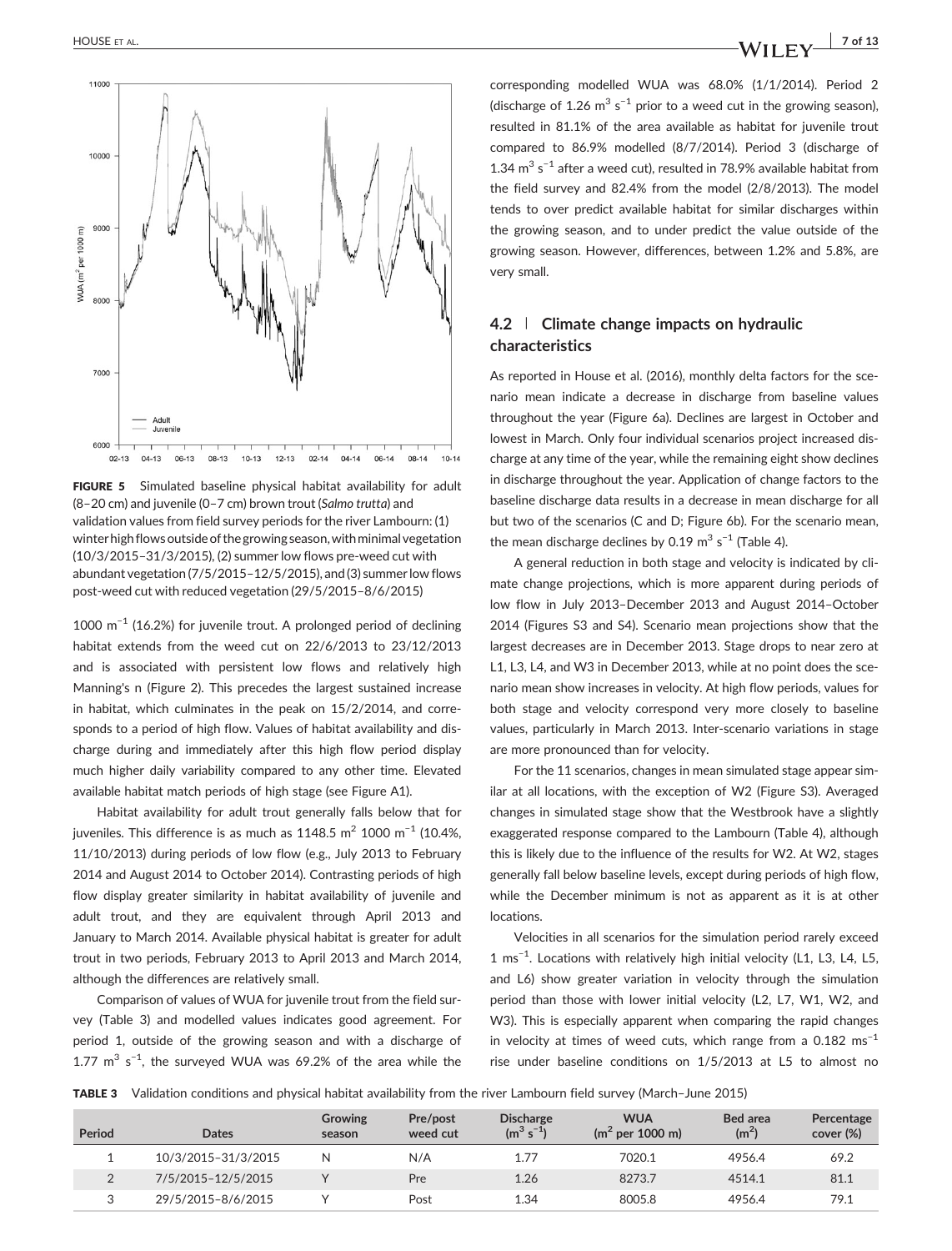



<code>TABLE 4 B</code> aseline mean river Lambourn discharge (m $^3$  s<sup>-1</sup>), simulated baseline mean river Lambourn and Westbrook channel stage (m), and velocity (ms<sup>−1</sup>), river Lambourn physical habitat availability (WUA, m<sup>2</sup> 1000 m<sup>−1</sup>) for adult (8–20 cm) and juvenile (0–7 cm) brown trout (*Salmo* trutta) and changes for climate change scenarios and mean for the full simulation (1/2/2013–1/10/2014) period. Italicised values indicate negative changes

|                          |                  |          | <b>Velocity</b><br><b>Stage</b> |          |           | <b>WUA</b>   |                 |
|--------------------------|------------------|----------|---------------------------------|----------|-----------|--------------|-----------------|
| Run ID                   | <b>Discharge</b> | Lambourn | Westbrook                       | Lambourn | Westbrook | <b>Adult</b> | <b>Juvenile</b> |
| <b>Baseline</b>          | 2.37             | 0.44     | 0.47                            | 0.360    | 0.159     | 8639.8       | 9071.8          |
| $\mathsf{A}$             | $-0.16$          | $-0.02$  | $-0.03$                         | $-0.012$ | $-0.006$  | $-308.0$     | $-204.7$        |
| B                        | $-0.44$          | $-0.06$  | $-0.08$                         | $-0.033$ | $-0.021$  | $-681.3$     | $-468.8$        |
| C                        | 0.19             | 0.02     | 0.03                            | 0.012    | 0.008     | 141.8        | 116.4           |
| D                        | 0.42             | 0.04     | 0.05                            | 0.023    | 0.016     | 308.8        | 260.0           |
| E.                       | $-0.06$          | $-0.01$  | $-0.01$                         | $-0.005$ | $-0.002$  | $-186.6$     | $-116.2$        |
| F                        | $-0.31$          | $-0.05$  | $-0.06$                         | $-0.024$ | $-0.014$  | $-583.1$     | $-392.4$        |
| G                        | $-0.27$          | $-0.05$  | $-0.06$                         | $-0.022$ | $-0.013$  | $-558.5$     | $-372.0$        |
| H                        | $-0.39$          | $-0.05$  | $-0.07$                         | $-0.029$ | $-0.018$  | $-634.6$     | $-436.8$        |
| $\overline{\phantom{a}}$ | $-0.48$          | $-0.06$  | $-0.08$                         | $-0.034$ | $-0.022$  | $-640.2$     | $-445.5$        |
| J                        | $-0.21$          | $-0.03$  | $-0.04$                         | $-0.016$ | $-0.009$  | $-386.2$     | $-258.3$        |
| K                        | $-0.40$          | $-0.05$  | $-0.06$                         | $-0.028$ | $-0.018$  | $-596.2$     | $-410.7$        |
| Mean                     | $-0.19$          | $-0.03$  | $-0.04$                         | $-0.014$ | $-0.008$  | $-349.4$     | $-232.9$        |

discernible change in the Westbrook locations. Averaged changes show an exaggerated response in the Lambourn compared to the Westbrook (Table 4).

# 4.3 | Climate change impacts on physical habitat availability

The impacts of the climate change scenarios on physical habitat availability are greater for adult rather than juvenile trout, especially during

periods of low flow between July 2013–December 2013 and August 2014–October 2014 (Figure 7). Velocities are generally within the optimal or near optimal HSI range for brown trout, falling outside during periods of extreme low or high flow. Stage values largely fluctuate through optimal and suboptimal HSI ranges.

Impacts are highlighted by the scenario mean decrease averaged over the simulation period (Table 4). At no point over the full simulation period does the scenario mean shows an increase in habitat availability for either life stage (Figure 7). The largest mean decreases occur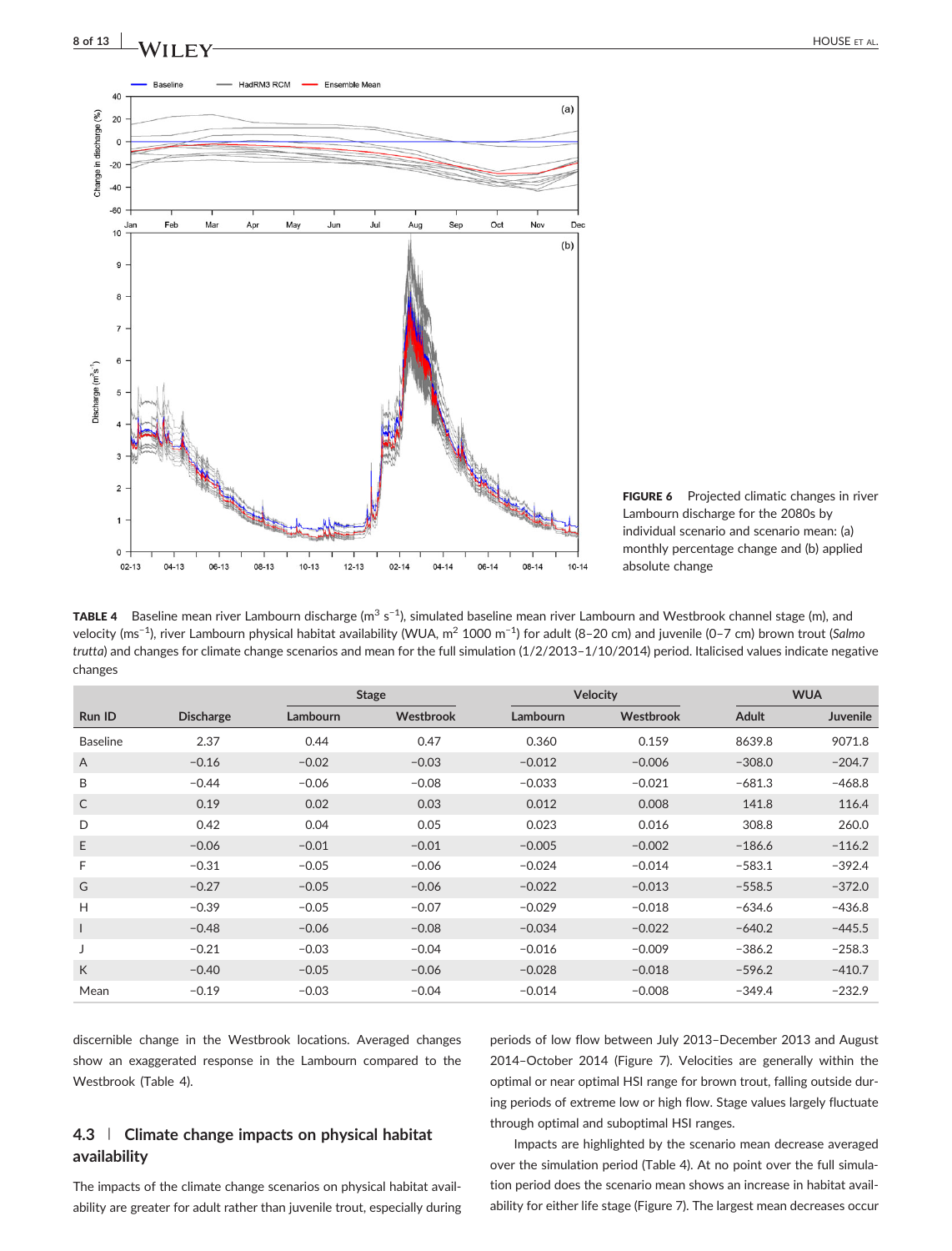

FIGURE 7 Simulated baseline, projected scenarios, and mean physical habitat availability for adult (8–20 cm) and juvenile (0–7 cm) brown trout (Salmo trutta) in the river Lambourn

in October 2013, whilst closest correspondence with baseline values is seen in March 2013.

Of the individual scenarios, four (A, C, D, and E) project increases in available habitat from baseline values on at least 1 day. For scenario A, this is only in April 2013 and 2014. In contrast, results for scenario D only drop below baseline values in October and then by relatively little. The greatest increases are projected by scenario D on 15/2/2014, with the largest inter-scenario range also occurring at this time. Of the other scenarios, which all display reductions in physical habitat, the greatest single decrease is for scenario K on 3/11/2013. The smallest inter-scenario range occurs in mid May 2013 for adult trout, and the beginning of June 2014 for juvenile trout.

# 5 | DISCUSSION

Output time series from a MIKE 11 1D hydraulic model of the River Lambourn have allowed the effects of macrophyte growth and its management to be incorporated into an assessment of climate change impacts on physical habitat availability. The effects of management (weed cutting) are just as noticeable as those of climate change, with overall reductions in habitat availability and consequent implications for the aquatic ecology. Although this has been demonstrated for only a single species, brown trout, the method may be applied to other species for which HSIs are available, including other salmonids (Dunbar et al., 2001) and macroinvertebrates (Gore et al., 1998). Rather than using a single rating curve, the area of available physical habitat has been calculated at each time step over the full simulation period for baseline conditions along with each climate change scenario and the scenario mean. This challenges the assumption, contained within physical habitat modelling approaches such as PHABSIM, that relationships between discharge and hydraulic characteristics are time invariant. The more flexible approach presented here is more in line with common hydrological and hydraulic assessments of climate change (e.g., Chun et al., 2009; Thompson, 2012; Thompson et al., 2009), and opens the way for similar use of models that are able to represent dynamic systems.

The availability of habitat for adult brown trout is found to be more susceptible to low flows than that for juvenile trout. Although brown trout exhibit a habitat generalist strategy, with flexibility in preference across life stages, the spatial scale and pattern of hydraulic variables are important for habitat selection (Ayllón, Almodóvar, Nicola, & Elvira, 2010; Heggenes, 2002). Adult brown trout often depends on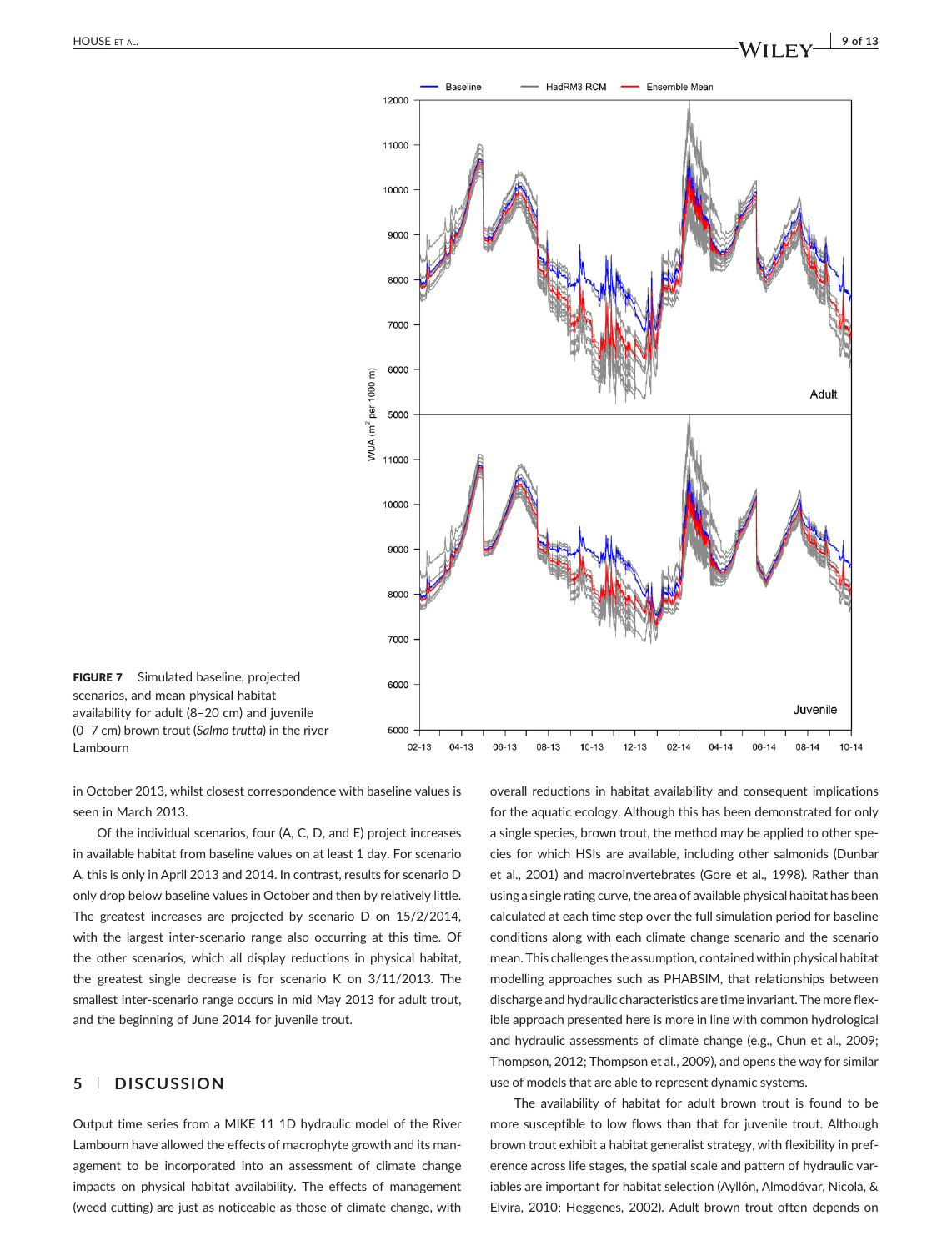deep water for shelter, whilst fry may flourish in shallow riffle habitats (Armstrong & Nislow, 2012; Nislow, Einum, & Folt, 2004). Here, stage appears to be the dominant factor in controlling the baseline amount of available habitat, expressed in the similarity of the stage‐discharge relationship to the physical habitat‐discharge relationship (Figure 4). Relatively, low velocities are indicative of the position of the reach in a lowland catchment with a relatively slow runoff response and large baseflow component (Marsh & Hannaford, 2008). With weed cuts occur coincident sharp and relatively large reductions in stage and, thus, habitat availability. These introduce a degree of stress that may impact adult brown trout more than juvenile life stages.

Periods of low flow are also associated with an amplified response of available physical habitat to climate change in most scenarios. Whereas, at high flows, differences in habitat availability between the two life stages become less apparent. Results further indicate that climate induced changes in habitat availability for brown trout will be depth limited by the hydraulic geometry. Decreases in water depth at low flows may reduce the accessibility to preferred habitat for feeding and increase fish density, particularly if unable to redistribute (Armstrong & Griffiths, 2001). At higher densities, there is a greater risk of hypoxia and predation, which may include cannibalism (Smith & Reay, 1991). Temperature increases through low flow periods occurring through the summer months, June to August, could exaggerate the negative impacts of low flows. During drought conditions, increased temperature in pools has been linked to increased mortality for salmonids (Elliott, 2000), and will exacerbate hypoxia (Milner et al., 2003). During winter, low flows may increase the risk of freezing and mortality rates (Huusko et al., 2007). However, as a chalk stream fed predominantly by groundwater, the River Lambourn is thermally stable all year round (House et al., 2015a). Seasonal temperature fluctuations are minimal and unlikely to be significant against the loss in habitat. Thus, deeper sections of the river in which velocity is more stable, such as pools, may provide refuge areas for brown trout during periods of stress induced by reduced flow. Stretches with relatively low stage and higher, more variable velocities (L1, L3–5), most likely representing fast runs, are likely to be impacted the most by climate change.

Although an overall reduction in habitat availability is projected, the responses reflect some uncertainty in the hydrometeorological drivers for discharge inputs to the MIKE 11 model. Inter‐scenario member variations differ over time and exhibit seasonality in the nature of these changes. An existing vulnerability of brown trout during low summer flow periods is exaggerated in projections from nine of the 11 scenarios, especially for the adult life stage. These nine members project general reductions in habitat availability through the full simulation period. In the other two scenarios (C and D), there is an overall increase in habitat availability in all periods although it is close to baseline values during periods of low flow. Nevertheless, without modifications to current management practices, the available physical habitat for brown trout would decline under the majority of climate change scenarios.

Periods of high flow and abundant macrophyte coverage are associated with large areas of available physical habitat; while at low flows following weed cuts, the habitat availability is at its lowest. Management of macrophytes through weed cutting is generally undertaken

to achieve various target functions (Baattrup‐Pedersen & Riis, 2004), including flood water conveyance (Baattrup‐Pedersen, Skriver, & Wiberg‐Larsen, 2000), water level control, and viable fisheries (Old et al., 2014). Submerged plants within watercourses, aside from their hydraulic significance, are generally seen as beneficial for fish because of the provision of habitat for invertebrate prey, shelter and protection, and oxygen production (Bursche, 1971; Garner, Bass, & Collett, 1996). Fish distribution in uncut and partially cut channels has been shown to be strongly associated with weed cover (Swales, 1982), whilst macrophyte growth has been advocated for maintenance of habitat (Hearne & Armitage, 1993). Without weed cuts, it is debatable whether flow responses to climate change would have had as large effects on habitat availability.

In the River Lambourn, weed cuts are primarily for flood risk reduction (Old et al., 2014), as the reduced flow resistance and volume decrease from vegetation removal increases the conveyance capacity of the river and reduces stage. This has important social and economic implications for the surrounding community, which previous events (e.g., Morris & Brewin, 2014; Pitt, 2008) have shown to be politically charged. There is the potential to rethink the management regime for macrophytes in order to reduce the negative environmental effects whilst maintaining flood resilience and at the same time mitigating the impacts of climate change. Other studies have posited spatially varied configurations for weed cutting (Baattrup-Pedersen & Riis, 2004; Garner et al., 1996), and regulating the timing of cuts in relation to plant growth (Westlake & Dawson, 1982) to limit impacts on macrophyte diversity and fish habitat. The MIKE SHE and MIKE 11 and physical habitat modelling system employed in this study could be used to this effect through the simulation of alternative weed cutting strategies encompassing different degrees of removal, spatially varying cuts, and alternative timings. The use of hydraulic models in this way to assess the impacts of environmental change upon physical habitat has enormous potential for application to rivers where stage-discharge relationships are unclear due to factors including seasonal macrophyte growth.

Validation values for available physical habitat, although close to those modelled, are indicative only. The field survey was undertaken the year after the simulation period, and encompasses a section of the reach with a different area and fewer cross sections. An extension of the model simulation period to incorporate the field survey period was not possible because of availability constraints on meteorological and groundwater level data. Nevertheless, both sets of results exhibit the rise and fall in habitat availability due to the macrophyte growth season and its management. When compared at times with similar conditions and identical flows, the values are reassuringly close.

Discretised spatial differences in vegetation are not included in this study. Assumption of a universal Manning's n value over the reach, plus disaggregation of velocity profiles across cross sections, does not allow for local small‐scale variations (microhabitat) and renders such a spatial evaluation inappropriate. An assessment of this order would require a field survey before and after a defined change in conditions, such as a weed cut. On the reach scale, however, where these variations average out, and validation to stage is excellent, the method provides a useful means of assessing the impacts of climate change.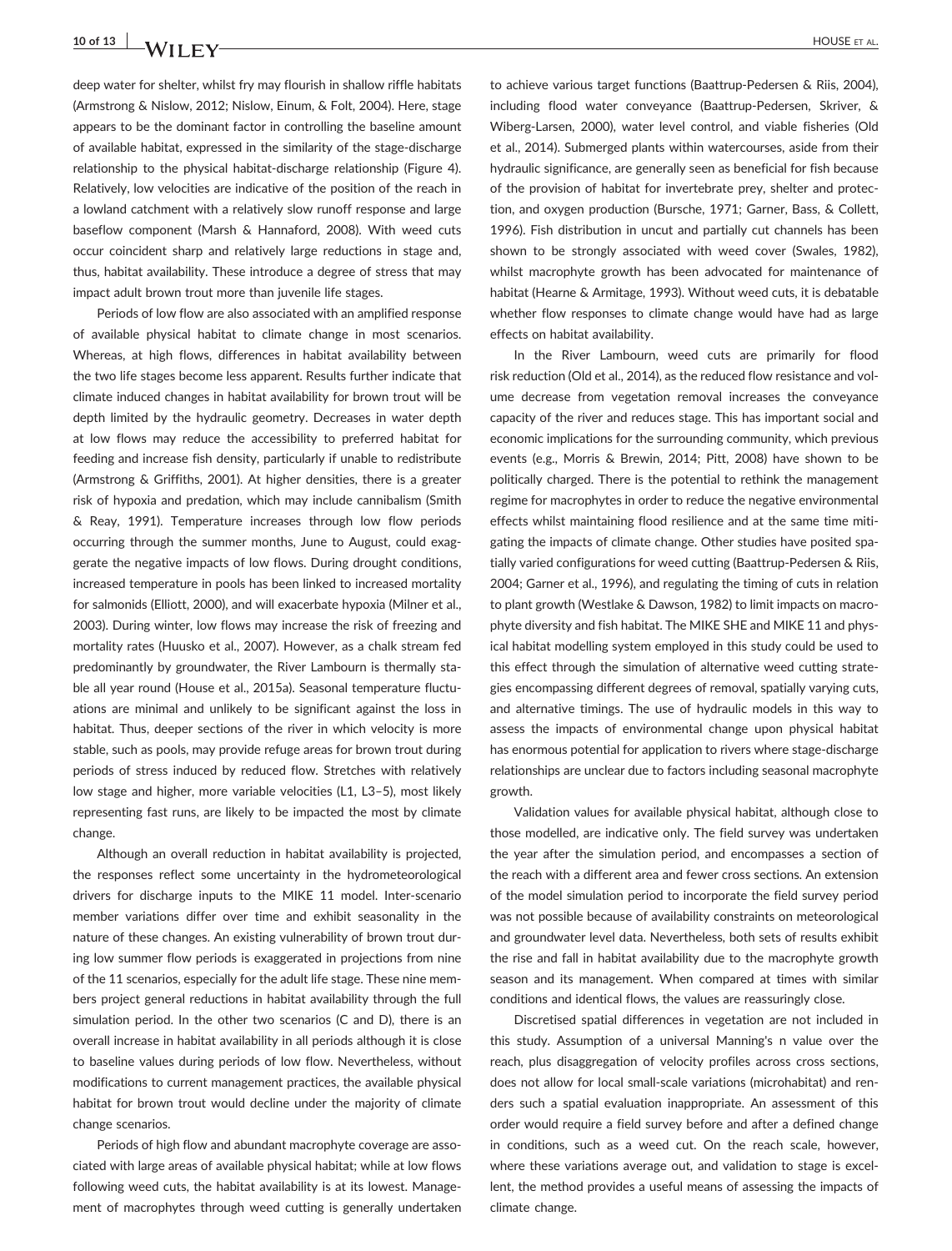# 6 | CONCLUSION

Assessment of physical habitat availability for brown trout over the model simulation period revealed the projected impacts of an ensemble of climate change scenarios. An overall reduction in habitat availability was larger for adult rather than juvenile brown trout. Impacts were most pronounced during summer months, accentuating periods of low flows and reduced habitat. Model results also highlighted the impact of weed cutting on flow depth, velocity, and, adversely, on habitat availability. However, adjustments to the management regime have potential for simultaneously mitigating both flood risk and the ecological impacts of climate change.

The influence of macrophyte growth and its management on stage and velocity caused the physical habitat‐discharge relationship itself to be unusable in evaluating the sensitivity of brown trout to changes in flow. As macrophytes are a feature of many lowland river systems, this raises concerns over the suitability of standard physical habitat modelling methods to regulatory and research applications. Indeed, any process that causes different velocities and depths for a particular flow renders the physical habitat‐discharge relationship potentially irrelevant. Such processes, which also include sediment transport and deposition, groundwater or overbank exchange, ice cover, morphological change, and river management practices, are common features of fluvial systems and are integral to the unique character of many rivers. This shortcoming could be overlooked in a field survey, where profile measurements are taken for a few specific flow rates. Application of the MIKE 11 hydraulic component of the MIKE SHE model has elucidated the variability in flow conditions and, thus, habitat availability for a macrophyte dominated river.

Although results from a distinct field survey in the same reach are supportive of modelled values of physical habitat availability, the study would benefit from further validation. In addition, direct effects of climate change on instream vegetation through increases in temperature and carbon dioxide have not been accounted for. The disaggregation approach of one‐dimensional values to profiles across cross sections does not allow for local variations and spatial analysis. However, it is considered robust when projecting impacts for the reach as a whole. The effect of weed growth on the vertical velocity profile is not accounted for, as it would require resource intensive 3D hydraulic modelling, which is beyond the scope of this study. The use of outputs from hydraulic models in assessing impacts of environmental change on physical habitat availability is cost-effective, efficient, and has international applicability.

### ACKNOWLEDGMENTS

Thanks to Ponnambalam Rameshwaran at CEH for River Lambourn discharge measurements. Data for future flows and groundwater levels and GEAR (Gridded Estimates of Areal Rainfall) were obtained from the CEH Environmental Information Platform ([https://eip.ceh.ac.uk/\)](https://eip.ceh.ac.uk/). PET data were derived from UK Met Office MORECS. The Environment Agency Geomatics Group provided LiDAR data. Ordnance Survey MasterMap data are ©Crown Copyright and an Ordnance Survey/EDINA supplied service. Thanks are extended to all other data providers and field support. Funding for the study was provided by the Natural Environment Research Council (NERC; ref. NE/K500951/1).

### **REFERENCES**

- Acreman, M. C., Dunbar, M. J., Hannaford, J., Bragg, O. M., Black, A. R., Rowan, J. S., & King, J. (2006). Development of environmental standards (water resources). Stage 3: Environmental standards. Final report. Scotland & Northern Ireland Forum for Enviromental Research (SNIFFER).
- Andréasson, J., Bergström, S., Carlsson, B., Graham, L. P., & Lindström, G. (2004). Hydrological change‐climate change impact simulations for Sweden. Ambio: A Journal of the Human Environment, 33(4), 228–234.
- Armstrong, J., & Griffiths, S. W. (2001). Density‐dependent refuge use among over-wintering wild Atlantic salmon juveniles. Journal of Fish Biology, 58(6), 1524–1530.
- Armstrong, J. D., & Nislow, K. H. (2012). Modelling approaches for relating effects of change in river flow to populations of Atlantic salmon and brown trout. Fisheries Management and Ecology, 19(6), 527–536.
- Arnell, N. W. (1999). The effect of climate change on hydrological regimes in Europe: A continental perspective. Global Environmental Change, 9(1), 5–23.
- Arnell, N. W. (2003). Effects of IPCC SRES\* emissions scenarios on river runoff: A global perspective. Hydrology and Earth System Sciences Discussions, 7(5), 619–641.
- Arnell, N. W., & Gosling, S. N. (2013). The impacts of climate change on river flow regimes at the global scale. Journal of Hydrology, 486, 351–364.
- Ayllón, D., Almodóvar, A., Nicola, G., & Elvira, B. (2010). Ontogenetic and spatial variations in brown trout habitat selection. Ecology of Freshwater Fish, 19(3), 420–432.
- Baattrup‐Pedersen, A., & Riis, T. (2004). Impacts of different weed cutting practices on macrophyte species diversity and composition in a Danish stream. River Research and Applications, 20(2), 103–114.
- Baattrup‐Pedersen, A., Skriver, J., Wiberg‐Larsen, P. (2000). Weed‐cutting practice and impact on trout density in Danish lowland streams, International Association of Theoretical and Applied Limnology. Proceedings.
- Beecher, H. A., Johnson, T. H., & Carleton, J. P. (1993). Predicting microdistributions of steelhead (Oncorhynchus mykiss) parr from depth and velocity preference criteria: Test of an assumption of the instream flow incremental methodology. Canadian Journal of Fisheries and Aquatic Sciences, 50(11), 2380–2387.
- Booker, D., & Acreman, M. (2007). Generalisation of physical habitat‐discharge relationships. Hydrology and Earth System Sciences Discussions, 11(1), 141–157.
- Bovee, K. D. (1978). The incremental method of assessing habitat potential for coolwater species, with management implications. American Fisheries Society Special Publication, 11, 340–343.
- Bovee, K. D. (1982). A guide to stream habitat analysis using the IFIM–US fish and wildlife service report FWS. OBS‐82/26. Fort Collins, and Milhous, RT 1999 History, theory, use, and limitations of the Physical Habitat Simulation System. Proceedings of the 3rd International Symposium on Ecohydraulics, Salt Lake City, Utah, USA. Available sólo en CD‐ROM.
- Bovee, K. D., Lamb, B. L., Bartholow, J. M., Stalnaker, C. B., & Taylor, J. (1998). Stream habitat analysis using the instream flow incremental methodology, DTIC Document.
- Bunn, S. E., & Arthington, A. H. (2002). Basic principles and ecological consequences of altered flow regimes for aquatic biodiversity. Environmental Management, 30(4), 492–507.
- Bursche, E. M. (1971). A handbook of water plants. (pp. 124). London: etc., Warne Illustrations.
- Cavendish, M. G., & Duncan, M. I. (1986). Use of the instream flow incremental methodology: A tool for negotiation. Environmental Impact Assessment Review, 6(4), 347–363.
- Chun, K., Wheater, H., Onof, C. (2009). Streamflow estimation for six UK catchments under future climate scenarios.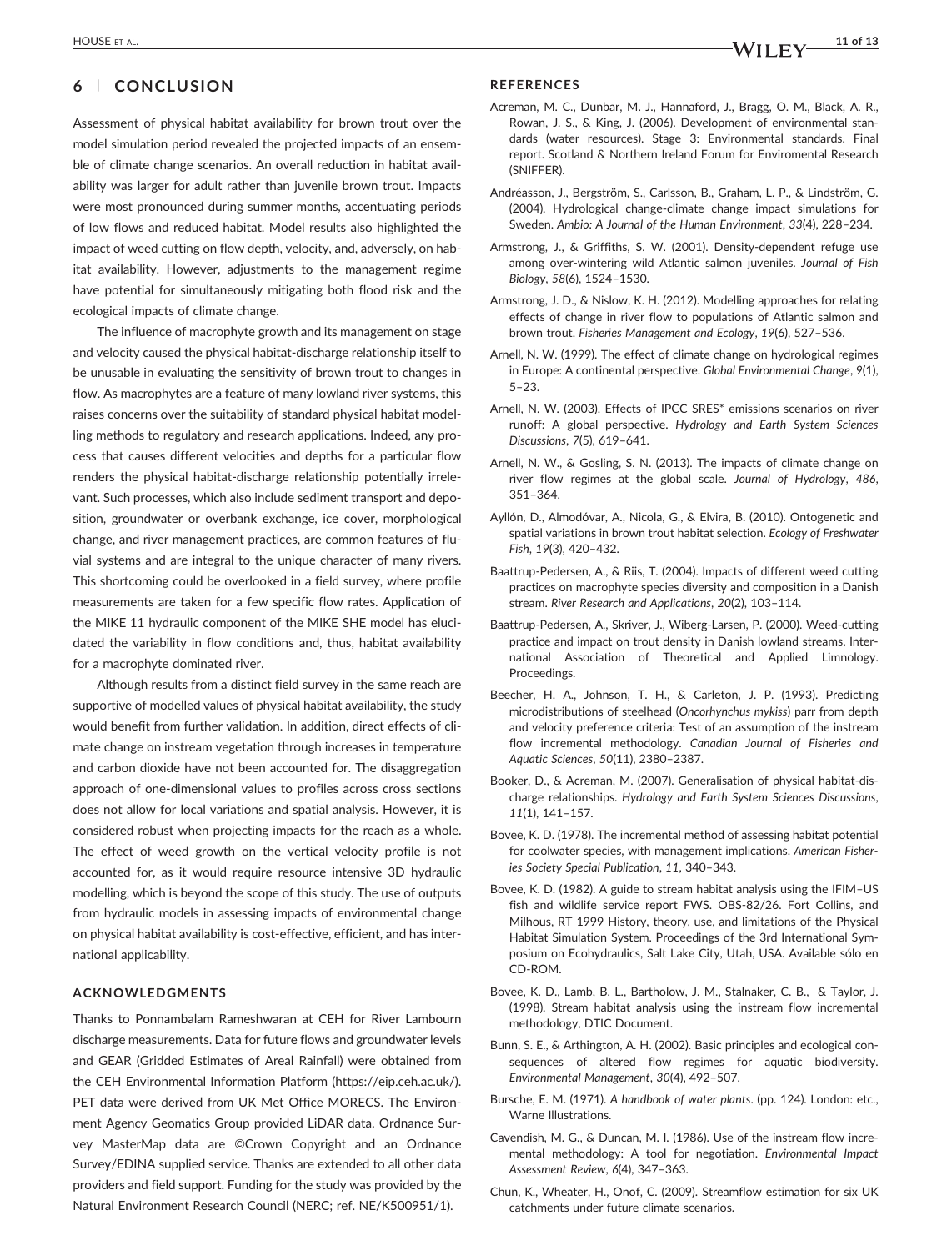# 12 of 13  $\overline{a}$  MOUSE ET AL.

- Conway, D. (1996). The impacts of climate variability and future climate change in the Nile Basin on water resources in Egypt. International Journal of Water Resources Development, 12(3), 277–296.
- DHI, (2009). MIKE 11 a modelling system for rivers and channels: Reference manual, DHI Water and Environment, Hørsholm, Denmark.
- Dunbar, M., & Acreman, M. (2001). Applied hydro‐ecological science for the twenty‐first century. Hydro‐ecology: linking hydrology and aquatic ecology. International Association of Hydrological Sciences, Publ266, 1–17.
- Dunbar, M., Elliott, C. R. N., Acreman, M. C., Fisher, K., Lavedrine, I., Millington, R., & Samuels, P. (1997a). Combining hydraulic design and environmental impact assessment for flood defence schemes. Part I: R&D Report. Draft Report to MAFF. Wallingford, UK: Institute of Hydrology.
- Dunbar, M., Gustard, A., Acreman, M., & Elliot, C. (1997b). Overseas approaches to setting river flow objectives, Report to Environment Agency W6B (96) 4. Wallingford, UK: Institute of Hydrology.
- Dunbar, M., Ibbotson, A., Gowing, I., McDonnell, N., Acreman, M., & Pinder, A. (2001). Ecologically acceptable flows phase III: Further validation of PHABSIM for the habitat requirements of salmonid fish. Environment Agency, Final R&D Technical report to the Environment Agency, Bristol, UK.
- Dunbar, M., Ibbotson, A., Gowing, I., McDonnell, N., Acreman, M., & Pinder, A. (2002). Further validation of PHABSIM for the habitat requirements of salmonid fish. Environment Agency.
- Eisner, A., Young, C., Schneider, M., & Kopecki, I. (2005). MesoCASiMiR: New mapping method and comparison with other current approaches. In H. A. Denmark, M. Baptist, H. Duel, M. Dunbar, P. Goethals, A. Huusko, et al. (Eds.), Proceedings of final COST 626 meeting in Silkeborg. (pp. 65–95). National Environmental Research Institute: Silkeborg. Citeseer.
- Elliot, C., & Dunbar, M. (1996). Hydro-ecology: The newsletter of the PHABSIM user forum. Wallingford: Institute of Hydrology.
- Elliott, J. (2000). Pools as refugia for brown trout during two summer droughts: Trout responses to thermal and oxygen stress. Journal of Fish Biology, 56(4), 938–948.
- Gallagher, S. P., & Gard, M. F. (1999). Relationship between Chinook salmon (Oncorhynchus tshawytscha) redd densities and PHABSIM‐ predicted habitat in the Merced and lower American rivers, California. Canadian Journal of Fisheries and Aquatic Sciences, 56(4), 570–577.
- Garner, P., Bass, J. A., & Collett, G. D. (1996). The effects of weed cutting upon the biota of a large regulated river. Aquatic Conservation: Marine and Freshwater Ecosystems, 6(1), 21–29.
- Ginot, V. (1995). EVHA, a windows software for fish habitat assessment in streams. Bulletin Francais de la Peche et de la Pisciculture (France).
- Gore, J. A., Crawford, D. J., & Addison, D. S. (1998). An analysis of artificial riffles and enhancement of benthic community diversity by physical habitat simulation (PHABSIM) and direct observation. Regulated Rivers: Research & Management, 14(1), 69–77.
- Gosling, S. N., Bretherton, D., Haines, K., & Arnell, N. W. (2010). Global hydrology modelling and uncertainty: running multiple ensembles with a campus grid. Philosophical transactions of the Royal Society of London a: Mathematical. Physical and Engineering Sciences, 368(1926), 4005–4021.
- Gosling, S. N., Warren, R., Arnell, N. W., Good, P., & Caesar, J. (2011). A review of recent developments in climate change science. Part II: The global‐scale impacts of climate change. Progress in Physical Geography, 35(4), 443–464.
- Graham, D. N., & Butts, M. B. (2005). Flexible, integrated watershed modelling with MIKE SHE. Watershed Models, 849336090245–272.
- HCCPR, (2008). Met Office Hadley Centre regional climate model (HadRM3‐PPE) data. NCAS British Atmospheric Data Centre.
- Hearne, J. W., & Armitage, P. D. (1993). Implications of the annual macrophyte growth cycle on habitat in rivers. Regulated Rivers: Research & Management, 8(4), 313–322.
- Heggenes, J. (2002). Flexible summer habitat selection by wild, allopatric brown trout in lotic environments. Transactions of the American Fisheries Society, 131(2), 287–298.
- Henriksen, H. J., Troldborg, L., Højberg, A. L., & Refsgaard, J. C. (2008). Assessment of exploitable groundwater resources of Denmark by use of ensemble resource indicators and a numerical groundwater–surface water model. Journal of Hydrology, 348(1), 224–240.
- House, A. R., Sorensen, J. P. R., Gooddy, D. C., Newell, A. J., Marchant, B., Mountford, J. O., … Old, G. H. (2015a). Discrete wetland groundwater discharges revealed with a three‐dimensional temperature model and botanical indicators (Boxford, UK). Hydrogeology Journal, 23(4), 775– 787. doi: [10.1007/s10040-015-1242-5](http://doi.org/10.1007/s10040-015-1242-5)
- House, A. R., Thompson, J. R., Sorensen, J. P. R., Roberts, C., & Acreman, M. C. (2015b). Modelling groundwater/surface‐water interaction in a managed riparian chalk valley wetland. Hydrological Processes. doi: [10.1002/hyp.10625](http://doi.org/10.1002/hyp.10625)
- House, A. R., Thompson, J. R., & Acreman, M. (2016). Projecting impacts of climate change on a chalk valley riparian wetland. Journal of Hydrology, 534, 178–192.
- Huusko, A., Greenberg, L., Stickler, M., Linnansaari, T., Nykänen, M., Vehanen, T., … Alfredsen, K. (2007). Life in the ice lane: The winter ecology of stream salmonids. River Research and Applications, 23(5), 469– 491.
- IPCC, (2014). Climate change 2014: Synthesis report. Contribution of working groups I, II and III to the Fifth Assessment Report of the Intergovernmental Panel on Climate Change. 9291691437.
- Jackson, C. R., Meister, R., & Prudhomme, C. (2011). Modelling the effects of climate change and its uncertainty on UK Chalk groundwater resources from an ensemble of global climate model projections. Journal of Hydrology, 399(1), 12–28.
- Jorde, K. (1996). Ecological evaluation of Instream Flow Regulations based on temporal and spatial variability of bottom shear stress and hydraulic habitat quality. In M. Leclerc, H. Capra, S. Valentin, A. Boudreault, & Z. Cote (Eds.), Ecohydraulics 2000). Quebec City, Canada: 2nd International Symposium on Habitat Hydraulics.
- Jowett, I. (1989). RHYHABSIM: River hydraulic and habitat simulation. A computer manual.
- Jowett, I., Richardson, J., & Bonnett, M. (2005). Relationship between flow regime and fish abundances in a gravel‐bed river, New Zealand. Journal of Fish Biology, 66(5), 1419–1436.
- Jowett, I. G. (1992). Models of the abundance of large brown trout in New Zealand rivers. North American Journal of Fisheries Management, 12(3), 417–432.
- Killingtviet, Å., Harby, A. (1994). Multi purpose planning with the river system simulator-a decision support system for water resources planning and operation, Proceedings of the first international symposium on habitat hydraulics, Norwegian Institute of Technology, Trondheim.
- Klaar, M., Laize, C., Maddock, I., Acreman, M., Tanner, K., & Peet, S. (2014). Modelling the sensitivity of river reaches to water abstraction: RAPHSA‐a hydroecology tool for environmental managers, EGU General Assembly Conference Abstracts, pp. 5646.
- Lamouroux, N., & Capra, H. (2002). Simple predictions of instream habitat model outputs for target fish populations. Freshwater Biology, 47(8), 1543–1556.
- Lamouroux, N., & Jowett, I. G. (2005). Generalized instream habitat models. Canadian Journal of Fisheries and Aquatic Sciences, 62(1), 7–14.
- Marsh, T., Hannaford, J. (2008). UK Hydrometric register.
- Mathur, D., Bason, W. H., Purdy, E. J. Jr., & Silver, C. A. (1985). A critique of the in stream flow incremental methodology. Canadian Journal of Fisheries and Aquatic Sciences, 42(4), 825–831.
- Matthews, J.H., Quesne, T.l. (2009). Adapting water management: A primer on coping with climate change. Adapting water management: a primer on coping with climate change.